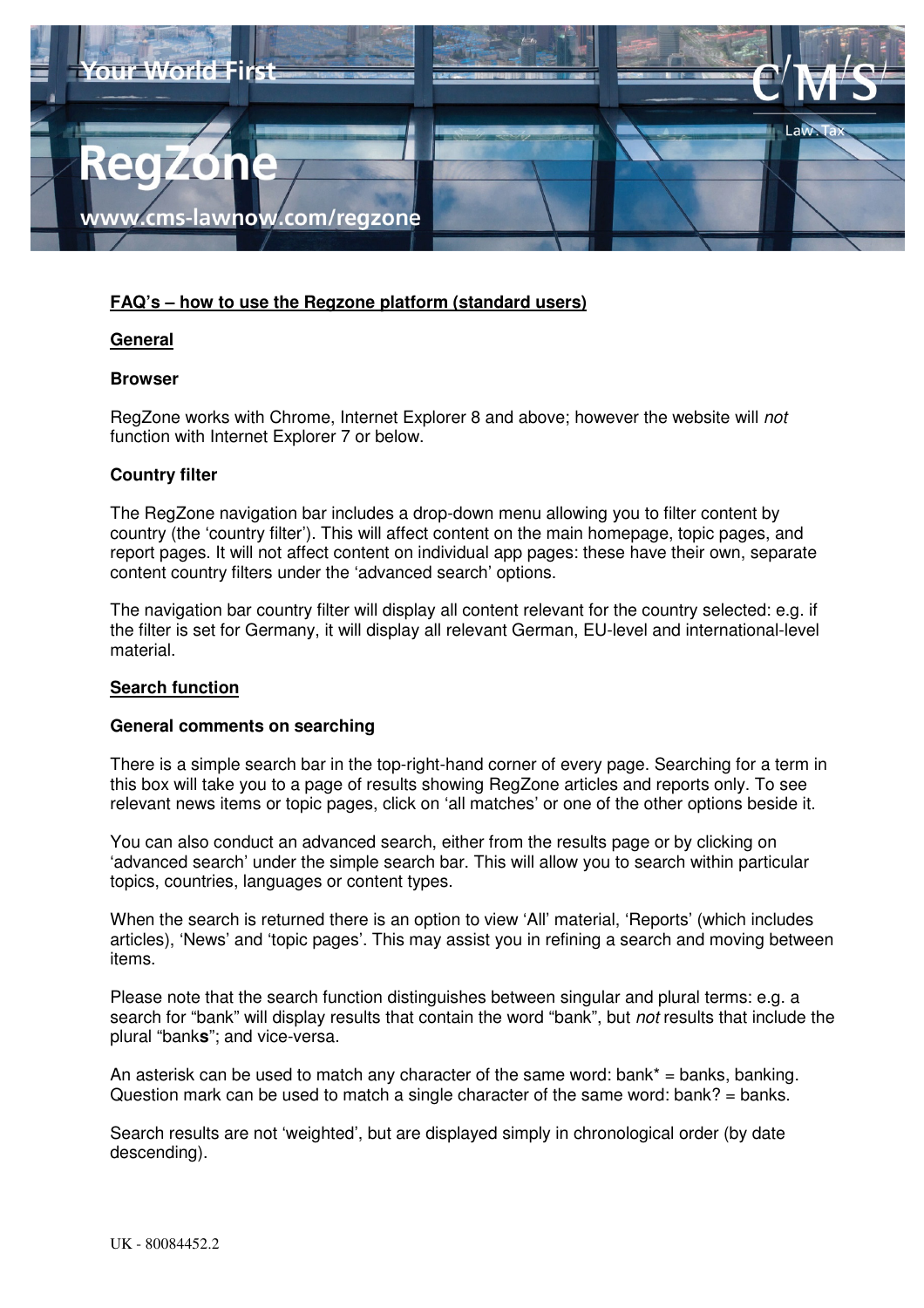## **Digests/eAlerts/emails from regzone**

## **How can I subscribe/unsubscribe to the digest/eAlerts?**

RegZone can send you two different kind of emails: Digests and/or eAlerts. EAlerts are sent as soon as they are published. Digests, which sweep relevant content for the period, contain news items and links to eAlerts published during the relevant period.

When you first subscribe, you are able to choose if you want to receive a digest (there are two different ones; weekly and daily) and if you want to receive eAlerts.

## **Would you like to receive:**

Real Time Alert Daily Digest **▼ Weekly Digest** 

You are also asked to choose topics (areas and countries) relevant to you – these dictate the selection of material for your digest and the alerts to be sent to you.

| Your RegZone topic choices                                   |                      |            |
|--------------------------------------------------------------|----------------------|------------|
| Send me all Regzone EU content                               |                      |            |
| Or select your area of interest by country and topics below: |                      |            |
| UK                                                           |                      | Select all |
| <b>▼ Banking and finance</b>                                 | <b>V</b> Insurance   |            |
| Securities and derivatives                                   | <b>▽ Contentious</b> |            |
| <b>France</b>                                                |                      | Select all |
|                                                              |                      |            |
| <b>▼</b> Banking and finance                                 | <b>V</b> Insurance   |            |
| Securities and derivatives                                   |                      |            |
| Germany                                                      |                      | Select all |
| <b>Z</b> Banking and finance                                 | $\nabla$ Insurance   |            |

You can change any of the above preferences by going to the 'Manage my RegZone' section of the website (displays in the top left hand corner when you are logged in).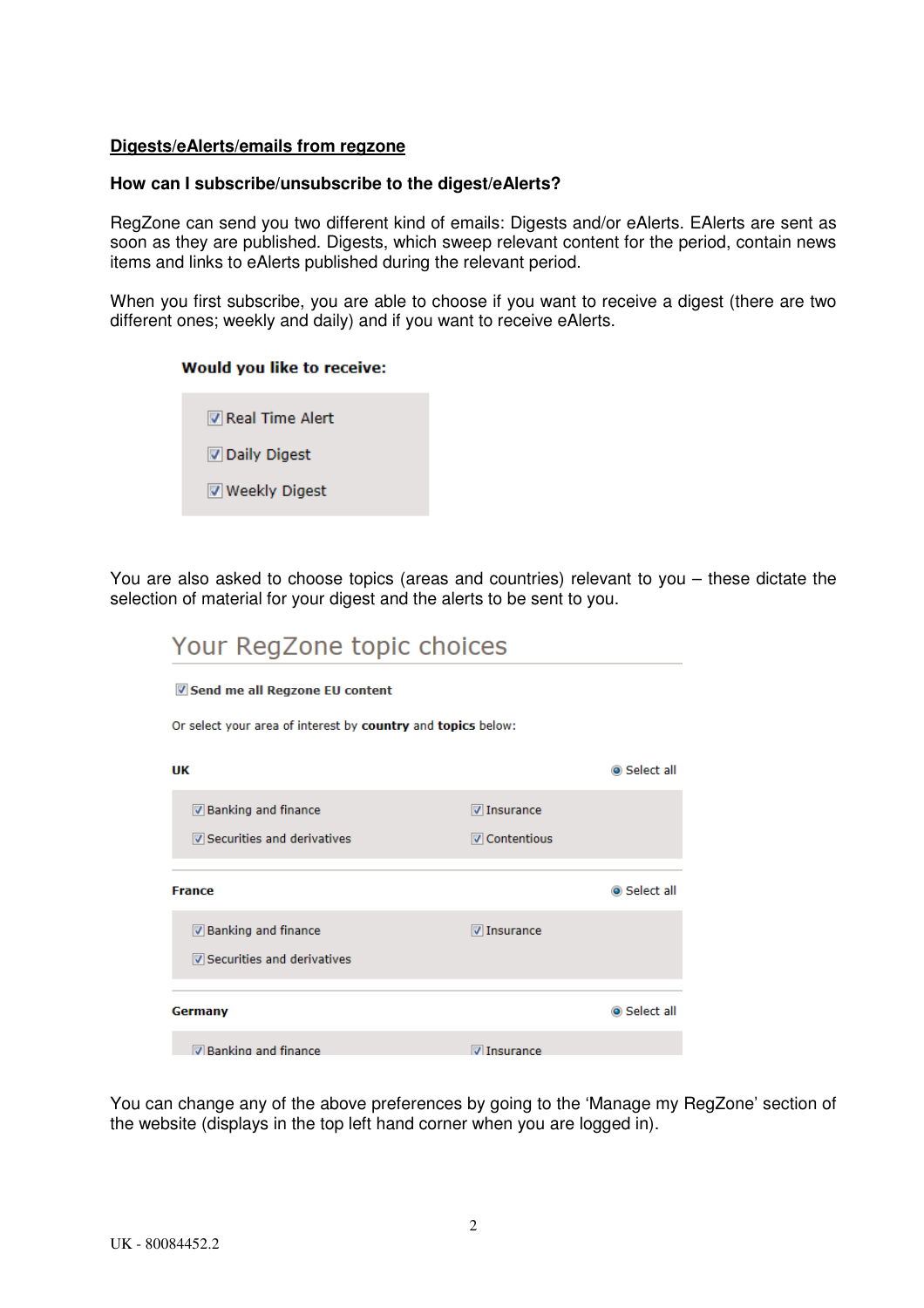| <b>Update topics</b>                                                                                                                                           | Click on 'update topics', to change your topic and<br>county selection.                                   |
|----------------------------------------------------------------------------------------------------------------------------------------------------------------|-----------------------------------------------------------------------------------------------------------|
| <b>MAILING AND EVENTS</b>                                                                                                                                      |                                                                                                           |
| <b>My existing preferences</b>                                                                                                                                 |                                                                                                           |
| e-Alerts:<br><b>Other RegZone newsletters:</b><br>Language preference:<br><b>Events:</b>                                                                       |                                                                                                           |
| <b>Edit my preference</b>                                                                                                                                      | <b>Click</b><br>preferences'<br>'edit<br>my<br>on<br>to<br>subscribe/unsubscribe from digests or eAlerts. |
| YOUR CONTACT DETAIL                                                                                                                                            |                                                                                                           |
| <b>First name:</b><br>Last name:<br><b>Organisation:</b><br><b>Job title:</b><br>Role:<br><b>Country location:</b><br><b>Industry sector:</b><br><b>Email:</b> |                                                                                                           |
| <b>Edit my contact details</b>                                                                                                                                 | Click 'edit my contact details' to change your contacts<br>details.                                       |

Please note that you cannot change your email address. If you want to change your email address you will have to send an email to regzonesupport@cmslegal.com.

# **I am not receiving any eAlerts/digests or I am not receiving the eAlerts/ digests I want.**

Please visit the 'Manage my RegZone' page and check your subscription setting. Make sure that you have ticked the correct boxes to receive daily and/or weekly digests and eAlerts; please also check you have selected the appropriate topics and countries for digests and eAlerts. For further information see 'How can I unsubscribe/subscribe to the digest/eAlerts/FT summaries?' above.

If you are still experiencing problems or issues please contact the Regzone helpline (+44 (0)20 7367 3333) or email us.

Some users have had problems with receiving RegZone emails to AOL email accounts. We are currently working to resolve this problem, and in the meantime would recommend registering with an alternative email address.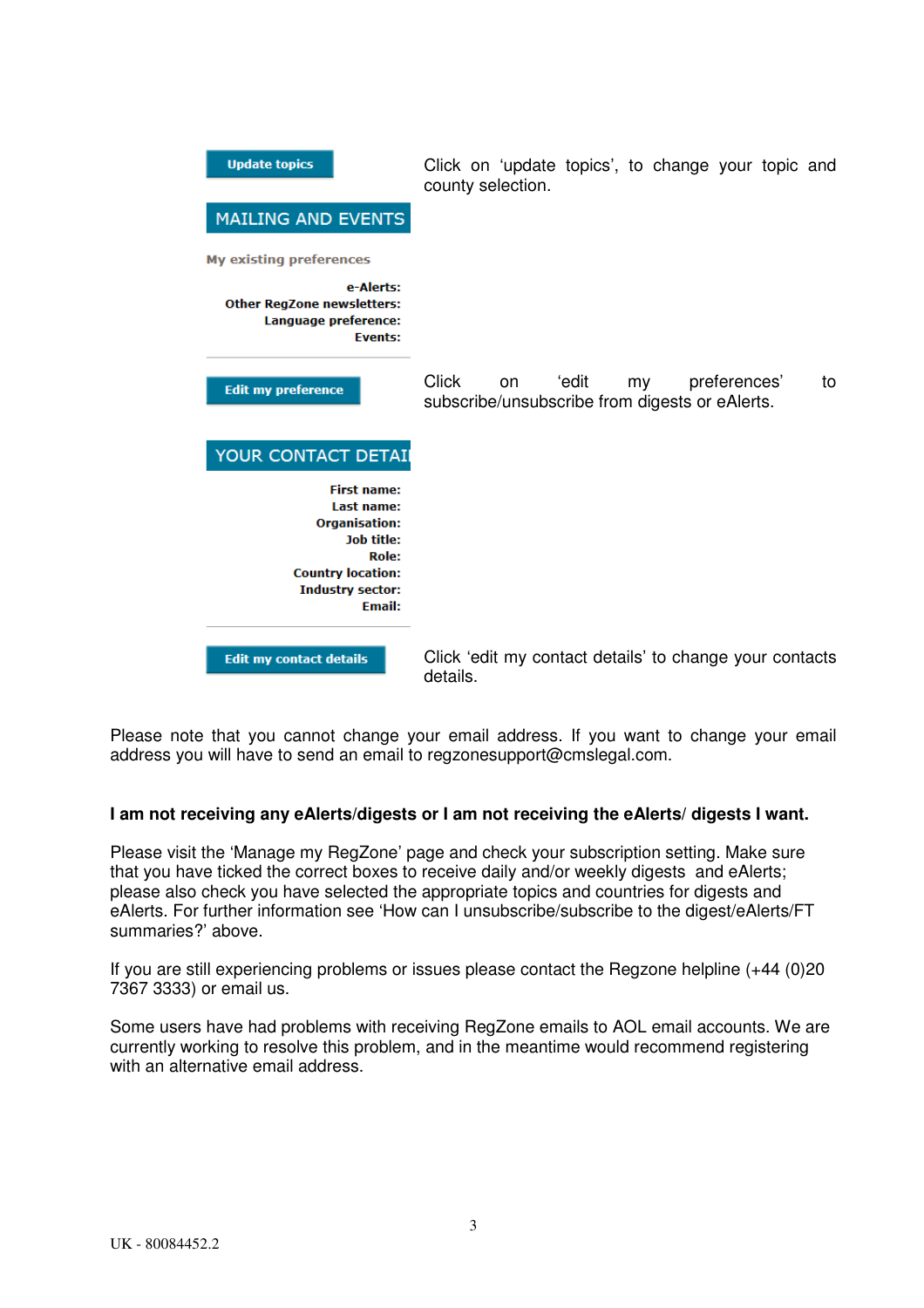# **RZ e-mail communications**

Anyone will be able to visit the website, but to receive emails from the RegZone, a user will need to register by clicking the 'sign up...' button (in top-left-hand corner of the page); this is also necessary in order to see any bespoke content a user may be eligible to view.

Once you have registered, the 'sign up...' button will change to 'manage my RegZone'; click here to change your settings and preferences as and when required.

New reports and articles are published to the site every day. Some of these are published as e-Alerts. All e-Alerts are filtered according to a user's country and topic preferences.

We also issue digests (a daily one at about 5.45 pm and/or a weekly one at about 11.00 am on Monday) which provide users with the items of news posted to the site during the relevant period. The digests also include links to the published e-Alerts. The contents of each user's digest are filtered according to their country and topic preferences.

The digests can therefore be used in conjunction with e-Alerts or as an alternative. You can minimise the number of emails you receive by choosing a weekly digest without e-Alerts – but remember that if you have a broad topic selection, the weekly digest will contain quite a large number of news items (listed in date order). If you want to get news and reports as soon as possible, you should receive e-Alerts and a daily digest (and some users have asked to be able to receive a weekly digest as well – in case they overlook emails when they are busy on client work).

# **Staying logged in**

When a user logs in for the first time from a device, a cookie will be saved on their computer so that when they return to the RegZone on this device, the user will remain logged in. We suggest that you do not log off, that way you will automatically be logged in again when you return to the site.

# RegZone APPs (the RegZone toolkit)

**Apps** are another key feature of the new RegZone: these display information relevant to a particular topic or article at the bottom of that page; click the **'access the full database' or 'go'**  button on an app to view it full-screen with additional search and filtering options.

You can find the following apps on RegZone:

- The jargon buster
- The agency database
- The news wizard
- Training and Seminars
- Reform tracker
- Future dates

Each one of these is a sophisticated, **searchable database**, allowing for quick queries and detailed analysis of data.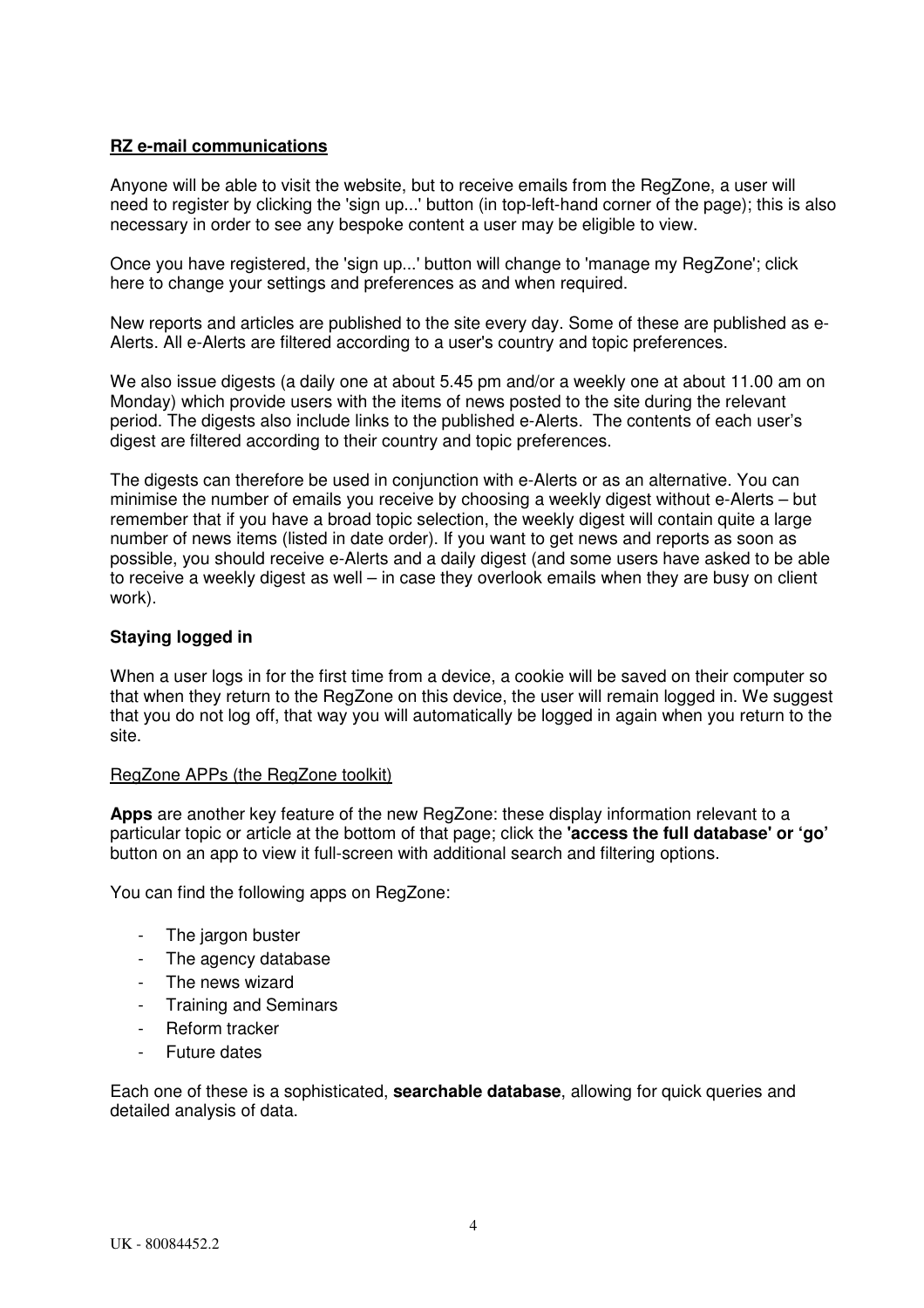# RegZone toolkit

New to RegZone is a selection of customised research tools designed for CMS lawyers. Each of these is a sophisticated, searchable database, allowing for quick queries and detailed analysis of data on recent requlatory decisions, timetables, jargon, and more. Mobile users are also able to download 'app'-style icons to their device desktops allowing for easy access to each of the tools.



FCA Online Notifications and Applications (ONA) System

**Financial Services Register** 

amendments to the Listing Rules in relation to sponsor competence expected (following

 $C14/2)$